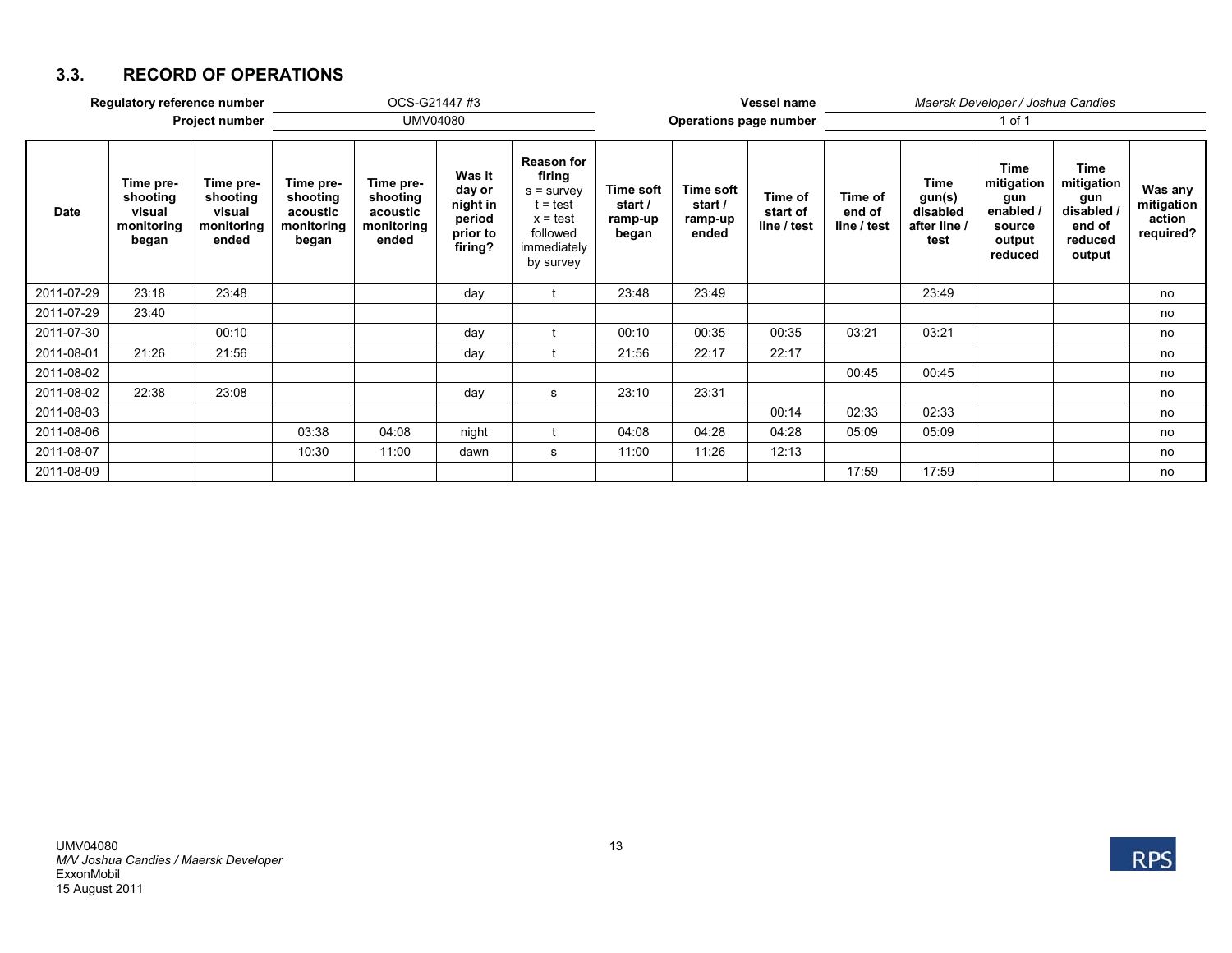# **3.4. LOCATION AND EFFORT**

**RPS**

#### **PROTECTED SPECIES RECORDING FORM EFFORT**

| Regulatory reference number |                         |                        |             |                       |             | Vessel name         | Joshua Candies |                           |              |              |                  |           |                 |              |            |          |
|-----------------------------|-------------------------|------------------------|-------------|-----------------------|-------------|---------------------|----------------|---------------------------|--------------|--------------|------------------|-----------|-----------------|--------------|------------|----------|
| <b>Project number</b>       |                         |                        | UMV04080    |                       |             |                     |                | <b>Effort page number</b> |              |              | 1 of 1           |           |                 |              |            |          |
| <b>Date</b>                 | <b>Visual</b><br>or PAM | Observers'<br>initials |             | <b>Start of watch</b> |             |                     |                |                           | End of watch |              | Wind             | Wind      | <b>Beaufort</b> | <b>Swell</b> | Visibilitv | Glare    |
|                             |                         |                        | <b>Time</b> | Latitude              | Longitude   | <b>Depth</b><br>(m) | <b>Time</b>    | Latitude                  | Longitude    | Depth<br>(m) | speed<br>(knots) | direction | scale           | (m)          | (km)       | severity |
| 2011-07-29                  | visual                  | JM, RE, JA             | 19:30       | 26.20917°N            | 092.12722°W | 2330                | 01:15          | 26.20917°N                | 092.12722°W  | 2330         |                  | <b>SE</b> | 2               | $2$          | >5         | severe   |
| 2011-08-01                  | visual                  | JM, RE, JA             | 11:30       | 26.20917°N            | 092.12722°W | 2330                | 01:15          | 26.05417°N                | 091.98722°W  | 2330         | $\mathbf b$      | <b>SE</b> |                 | $2$          | >5         | severe   |
| 2011-08-02                  | visual                  | JM, RE, JA             | 11:20       | 26.11111°N            | 092.05889°W | 2330                | 01:15          | 26.09889°N                | 092.05528°W  | 2330         | 5                | <b>SE</b> |                 | $2$          | >5         | severe   |
| 2011-08-03                  | visual                  | JM, RE, JA             | 11:20       | 26.10306°N            | 092.05917°W | 2330                | 00:55          | 26.06944°N                | 092.05889°W  | 2330         | $\overline{2}$   | <b>SE</b> | 0               | $<$ 2        | >5         | moderate |
| 2011-08-06                  | acoustic                | <b>RE</b>              | 03:00       | 26.09458°N            | 092.05523°W | 2330                | 04:45          | 26.09458°N                | 092.05523°W  | 2330         | 5                | <b>SE</b> |                 | $2$          | n/a        | n/a      |
| 2011-08-06                  | visual                  | RE. JA. DW             | 11:20       | 26.09458°N            | 092.05523°W | 2330                | 13:30          | 26.09458°N                | 092.05523°W  | 2330         | 8                | <b>SE</b> |                 | $<$ 2        | >5         | severe   |
| 2011-08-07                  | acoustic                | <b>RE</b>              | 10:06       | 26.09667°N            | 092.05333°W | 2330                | 11:26          | 26.09667°N                | 092.05333°W  | 2330         | <sub>5</sub>     | W         |                 | $2$          | n/a        | n/a      |
| 2011-08-07                  | visual                  | RE. JA. DW             | 11:20       | 26.09667°N            | 092.05333°W | 2330                | 01:20          | 26.15837°N                | 092.04640°W  | 2330         | 5                | W         | 2               | $2$          | >5         | severe   |
| 2011-08-08                  | visual                  | RE, JA, DW             | 11:20       | 26.10738°N            | 092.04487°W | 2330                | 01:15          | 26.13533°N                | 092.01358°W  | 2330         | 10               | S         | $\overline{c}$  | $2$          | >5         | severe   |
| 2011-08-09                  | visual                  | RE. JA. DW             | 11:20       | 26.06585°N            | 092.09191°W | 2330                | 18:10          | 26.08475°N                | 092.05355°W  | 2330         | 15               | Ν         | 3               | $2$          | >5         | severe   |